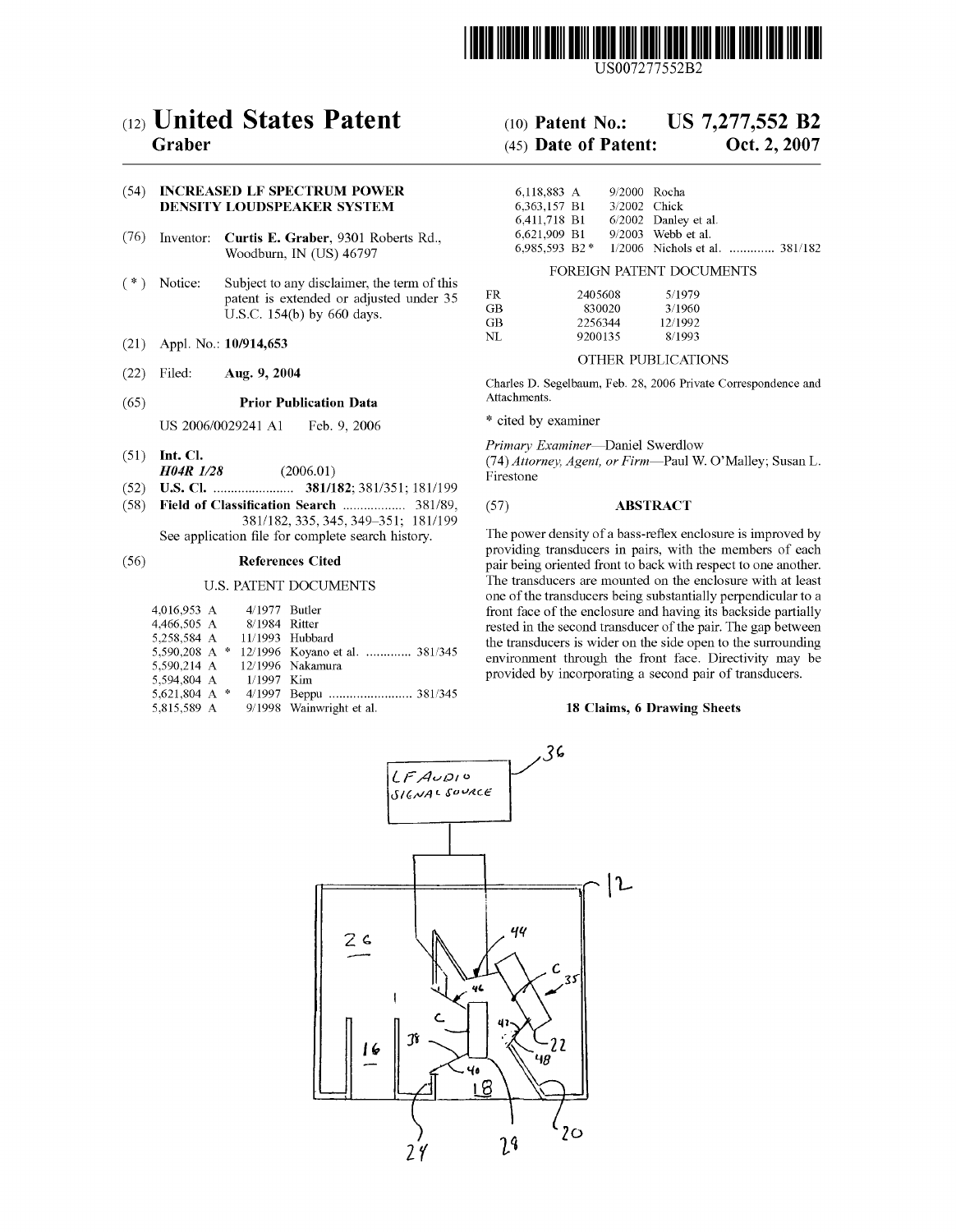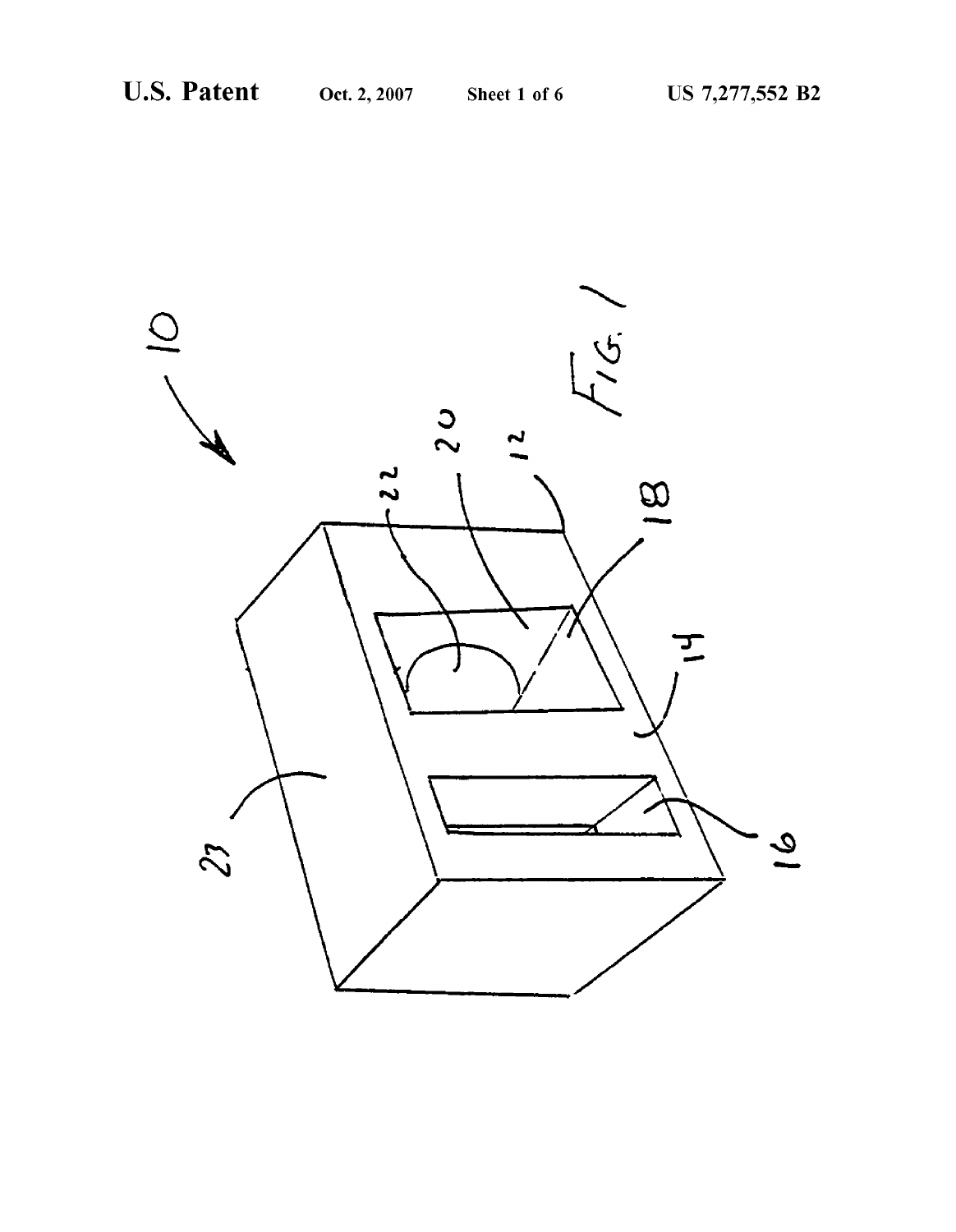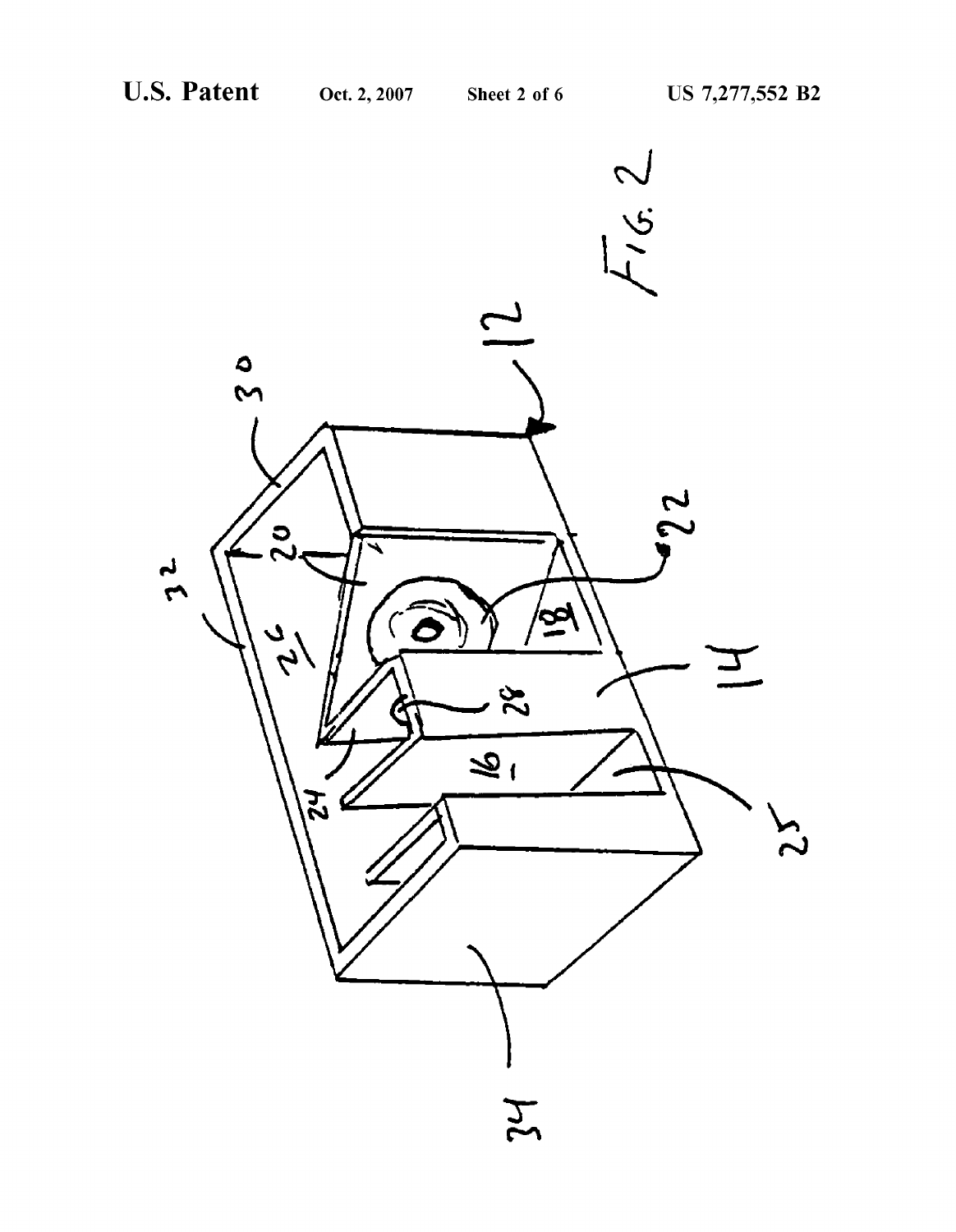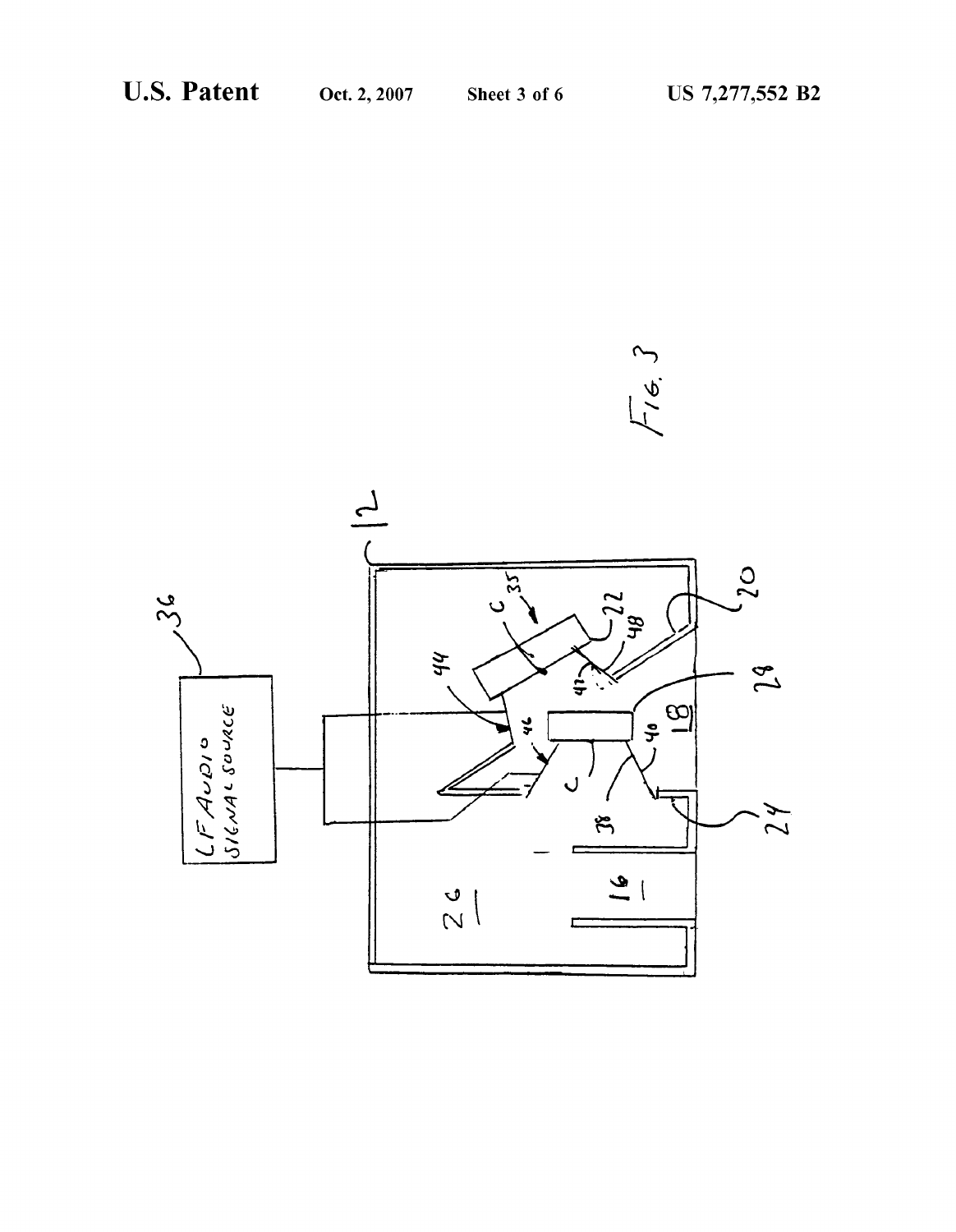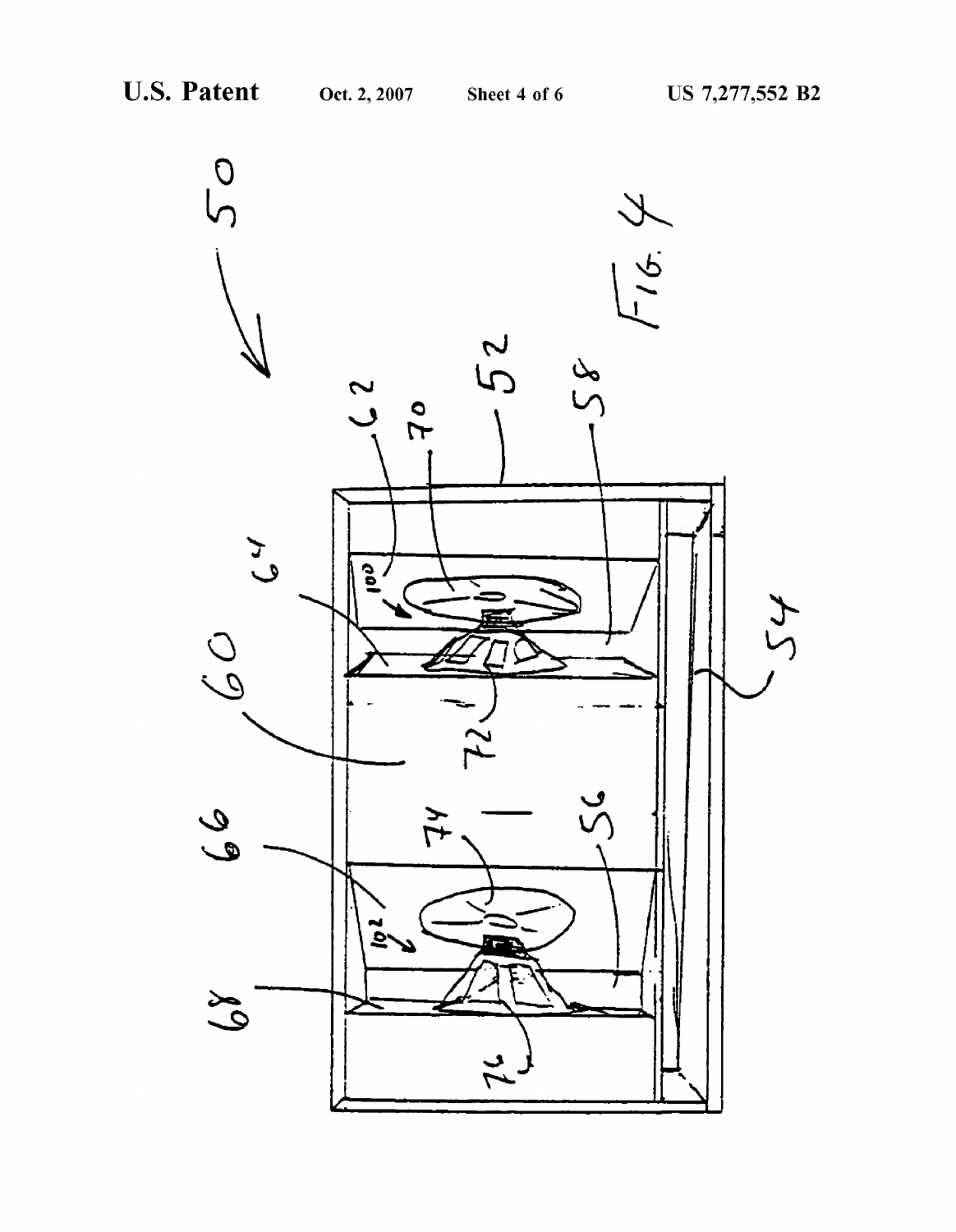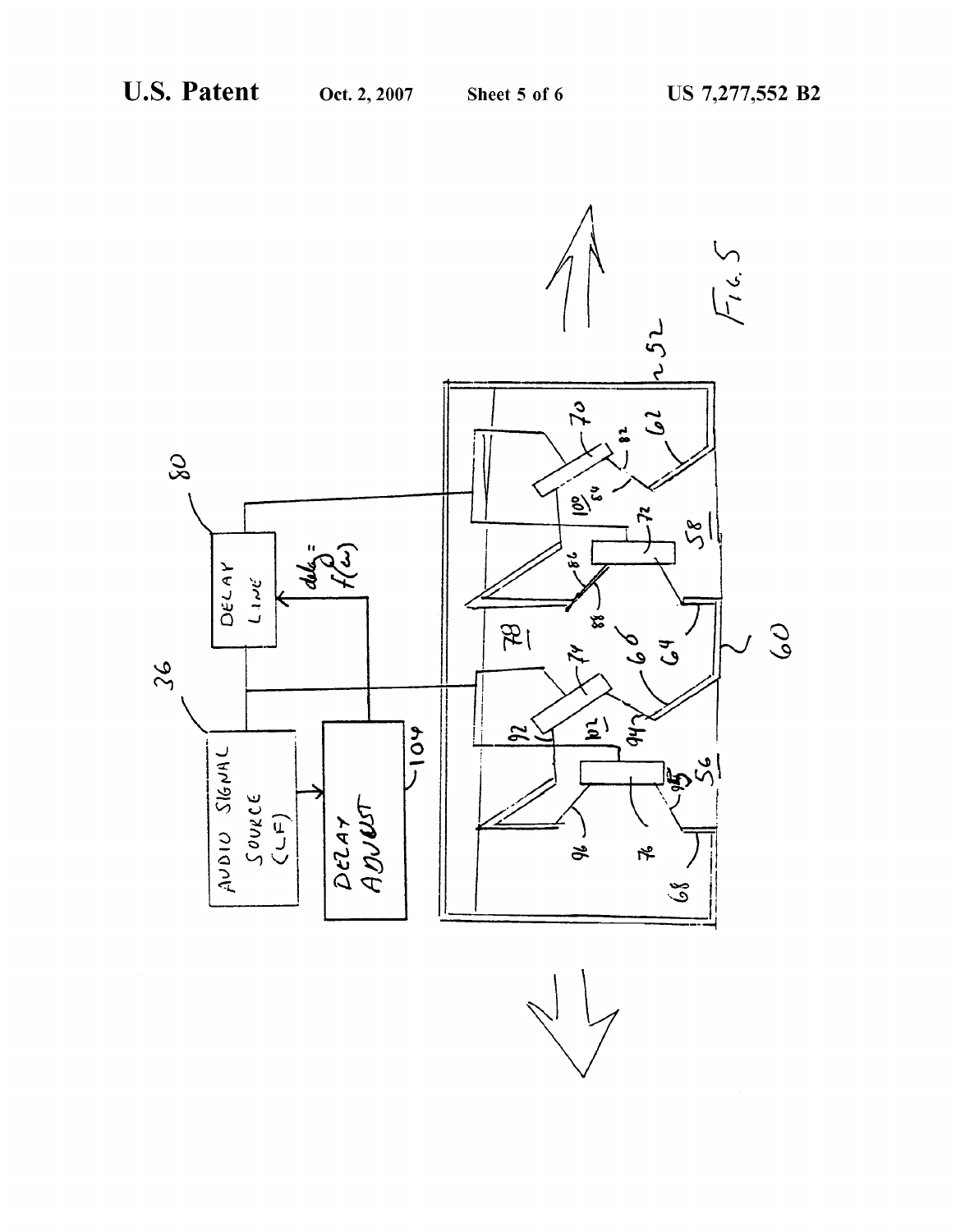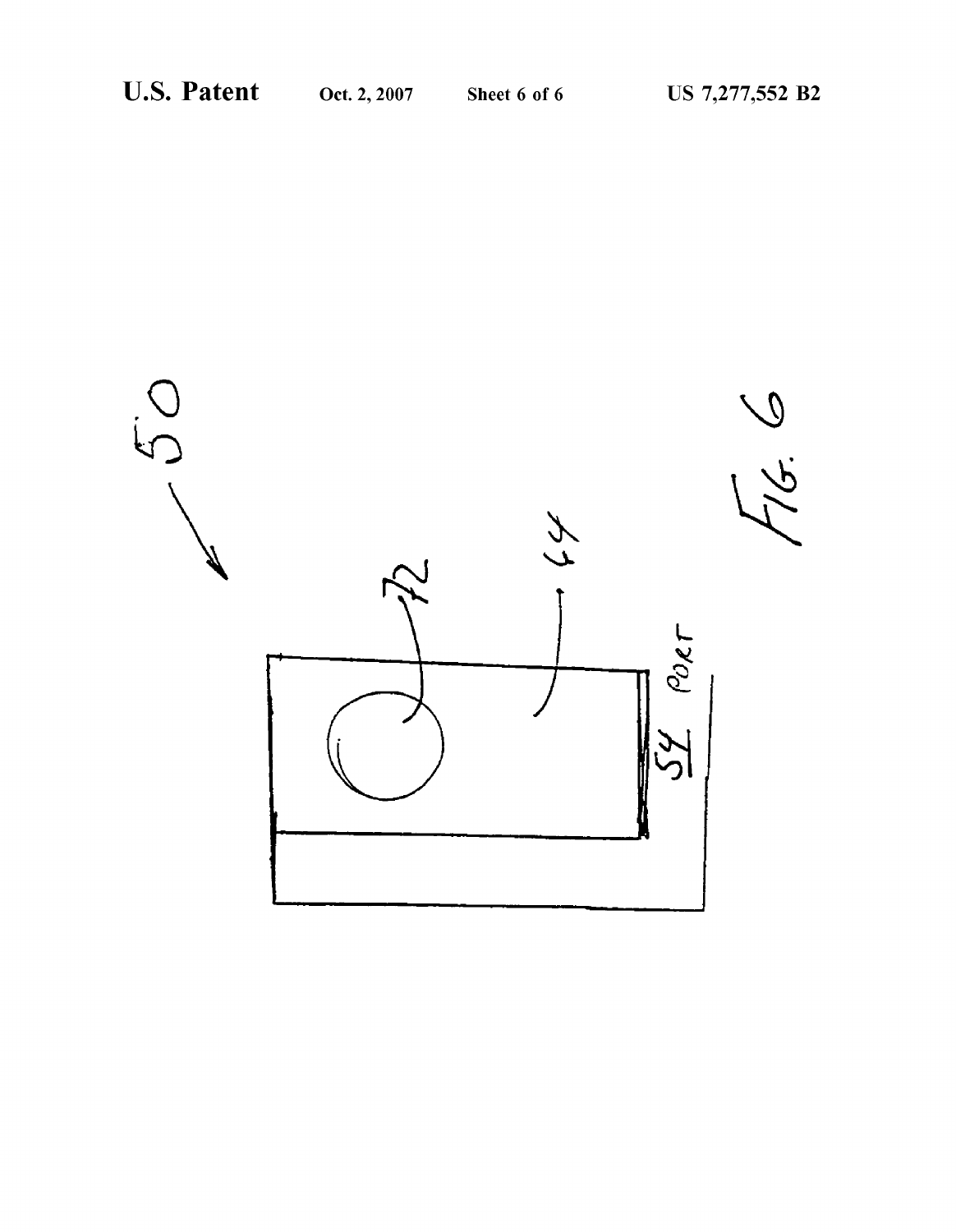$\overline{\mathbf{S}}$ 

# INCREASED LF SPECTRUM POWER DENSITY LOUDSPEAKER SYSTEM

### BACKGROUND OF THE INVENTION

## 1. Technical Field

The invention relates to loudspeaker systems, and more particularly is directed to loudspeaker system intended for high efficiency, bass system for either out of doors or large enclosed space applications.  $10$ 

2. Description of the Problem

A great part of the usefulness of a loudspeaker system depends upon the effectiveness of the enclosure in which the sound transducers are housed. Effectiveness as a term must be understood in a somewhat relative sense, since a sound 15 system may be dedicated to a particular environment, or it be intended to be mobile, it may be intended to reproduce loW frequency sound or high frequency sound, it may be intended for high fidelity reproduction of Baroque music or it may be intended for extremely high efficiency radiation of 20 voice in a stadium setting Where some distortion is tolerable as long as intelligibility is preserved. The system should also deliver or direct the sound reproduced to the intended audience.

Accordingly, efficiency, as the term is used herein, should 25 be understood to comprehend increased sound energy den sity in Watt-seconds per cubic meters at desired locations and at the desired frequencies Without increases in electrical poWer input to the sound transducers in the loudspeaker system.

It is well known that sound energy density may be increased in particular areas by increasing the directivity of a loudspeaker system. This may involve confining the sound energy to a beam, potentially in both vertical and horizontal planes, and than controlling the width of the beam. Direc- 35 tivity is achieved in a number of Ways including phase control over doublets of radiators, arrays of radiators, baffles, enclosures and horn loading, etc. Horns and bass reflex enclosures are particularly favored, With horns providing the higher efficiencies, typically at the cost of distortion of the  $40$ sound. Of course both horns and enclosures come in a baffling variety of forms. The development of neither horns nor bass reflex enclosures is exhausted, particularly with respect to the positioning of multiple element transducers on the enclosure and use of electronics to control the relative 45 phase in sound reproduction between the transducers.

### SUMMARY OF THE INVENTION

According to the invention there is provided a bass-reflex  $\,$  50 enclosure promoting higher power density of low frequency sound energy radiated by transducers mounted on the enclo sure. The transducers are arranged in pairs with at least one pair being provided. Each pair of transducers is arranged in<br>a front to back relationship, spaced by no more than a quarter 55 of a Wavelength of the sound radiated by the transducers at an optimal design limit frequency. One face of each of the transducers is directed into the interior volume of the enclosure. The opposed faces are open to the environment through a gap in the front face of the enclosure. The spacing 60 between the transducers is wider along the side closest to the gap. An audio driver provides for driving the transducers of a pair in phase With one another. The proximity and orien tation of the loudspeakers voice coils provides improvement in acceleration from the voice coils. Directivity may be 65 provided by incorporating a second pair of transducers constructed after the pattern of the first pair, but spaced from

the first pair along the front face. Where two pairs of transducers are provided a delay line is incorporated for delaying the signal to one of the two pairs relative to the other. The units are intended for extremely high efficiency reproduction of bass sound at or beloW a design frequency.

Additional effects, features and advantages will be apparent in the Written description that folloWs.

## BRIEF DESCRIPTION OF THE DRAWINGS

The novel features believed characteristic of the invention are set forth in the appended claims. The invention itself however, as well as a preferred mode of use, further objects and advantages thereof, Will best be understood by reference to the folloWing detailed description of an illustrative embodiment When read in conjunction With the accompa nying draWings, Wherein:

FIG. 1 is perspective view of a bass-reflex loudspeaker enclosure in accordance with a first embodiment of the invention.

FIG. 2 is a partially cutaway perspective view of the bass-reflex enclosure of FIG. 1.

FIG. 3 is a schematic of the first embodiment of the invention.

FIG. 4 is a front plan vieW of a second embodiment of the invention.

FIG. 5 is a schematic of the second embodiment of the invention.

30 of the invention. FIG. 6 is a cross sectional view of the second embodiment

# DETAILED DESCRIPTION OF THE INVENTION

Referring noW to FIGS. 1-3 and in particular to FIG. 1, a loudspeaker system 10 in accordance with a first embodiment of the invention is constructed using a bass-reflex enclosure 12 promoting the radiation of low frequency sound energy at high power density levels. A pair of transducers, including cone loudspeaker 22, is mounted With respect to a forward face  $14$  of enclosure  $12$  in a baffle  $20$ behind mouth 18. A forward oriented port 16 is located through forward face 14 to one side of mouth 18. Port 16 is tuned and can be in series or cascaded.

Referring to FIGS. 1 and 2, details of the construction of bass-reflex enclosure 12 may be seen. Bass-reflex enclosure 12 conventionally defines an enclosed volume 26 within a rectangular box formed by front face 14, sides 30 and 34 and a back Wall 32, as Well as a cover 23 and a base 25. A conventional tuned port 16 allows sound energy to escape from enclosed volume 26 to the exterior environment through a tube having a cross sectional area Which is less than the area of the diaphragms of the transducers (loud speakers 22 and 28). Loudspeakers 22 and 28 are Woofers of conventional type having diaphragms With front and back sides radiating sound energy, voice coils (not shoWn) and support webbing (not shown). Woofers of an identical type are paired, with one woofer each being mounted in one of substantially facing baffles 20 and 24. Baffle 24 is disposed at a right angle With respect to front face 14 and extends from the front face 14 back into the interior of bass-reflex enclosure 12. Baffle 20 extends from one edge along front face 14 into the interior of bass-reflex enclosure 12 forming an oblique angle with the front face inside of the bass-reflex enclosure and meeting baffle 24 along an opposite edge. The gap between the edges of baffles 20 and 24 on front face 14 forms a mouth 18. Enclosed volume 26 is tuned to a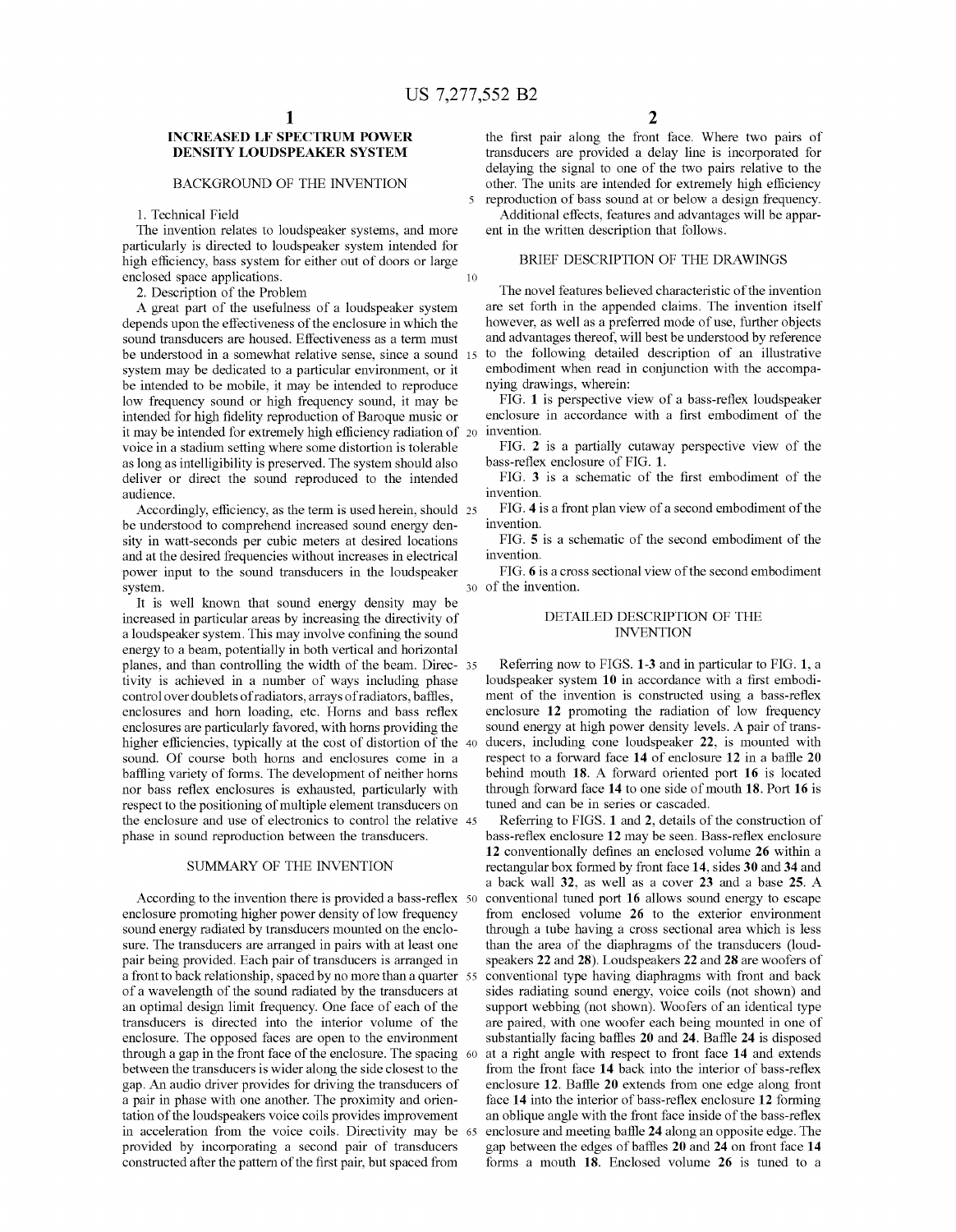preferred resonant frequency. The volume formed between baffles 24 and 26 behind mouth 16 is also tuned.

Referring to FIG. 3, the relative position of cone loud speakers 22 and 28 is illustrated. Loudspeakers 22 and 28 are arranged as a pair 35 behind mouth 18. Loudspeaker 28 is mounted on baffle 24, oriented to radiate sound from the front side 38 of diaphragm 46 into enclosed volume 26. Loudspeaker  $22$  is mounted in baffle  $20$  to radiate sound from the back side 48 of diaphragm 44 into enclosed volume 26. The front side 42 of loudspeaker 22 is directed into the back side 40 of loudspeaker 28. Put another way, loudspeaker 28 is partially nested in loudspeaker 22. The acous tic centers C of loudspeakers 22 and 28 are spaced by no more than a quarter of a Wavelength of an design limit frequency. For a 200 Hz design limit the maximum desired 15 gap Would be a little over one and a quarter feet. The closer the transducers are brought raises the high end of the frequency to the which the system can operate. A low frequency (LF) audio signal source 36 provides an audio signal which is applied to the identical woofers synchro- 20 nized in phase. Accordingly, back side 40 of loudspeaker 28 is excited 180 degrees out of phase With the front side 42 of loudspeaker 22. As a result the transducers, though arranged as a doublet, should function as a simple source. Air pressure changes within enclosed volume 26 should cancel. Loud- 25 speaker 22 is canted With respect to loudspeaker 28 With the result that the gap between the loudspeakers is wider along the edge closer to mouth 18 and to the exterior operating environment. The volume of the indentation between baffles 62 and 64 is tuned and mouth 58 area is tuned for a resonant 30 frequency.

Referring to FIGS. 4-6, a loudspeaker system 50 con structed in accordance With a second embodiment of the invention is shown. Loudspeaker system 50 provides first and second pairs 100, 102 of transducers (70 and 72 for pair 35 100 and 74 and 76 for pair 102, respectively) mounted on a bass-reflex enclosure 52. Bass-reflex enclosure 52 incorporates four baffles 62, 64, 66 and 68, in which are mounted, loudspeakers 70, 72, 74 and 76 respectively. The arrangement of each pair 100, 102 is similar to the arrangement of 40 transducer pair 35 described above With respect to the single pair system. The baffles 62, 64, 66 and 68 are disposed to define mouths  $58$  and  $56$  in front face  $60$  of enclosure  $52$ . A port 54 is located beloW the mouths 56 and 58, though it could be located between the mouths or to either side in the 45 front face 60

As best vieWed in FIG. 5, the pairs 100 and 102 of transducers are disposed aligned on one another behind and parallel to the front face 60 in narrow V-shaped indentations into enclosure 52. As in the first embodiment, loudspeakers 50 70, 72, 74 and 76 are woofers, mounted in baffles 62, 64, 66 and 68. Loudspeakers 70, 72, 74 and 76 are mounted front to back With the backside 86 of loudspeaker 72 nestled into the frontside 84 of loudspeaker 70 and With the backside 95 of loudspeaker 76 nestled into the frontside 94 of loud-55 comprising the first and second transducer assemblies being speaker 74. Loudspeakers 72 and 76 are oriented With their respective frontsides 88 and 96 oriented to radiate into the interior volume 78 and loudspeakers 70 and 74 oriented to radiate sound energy from their backsides 82 and 92 into interior volume 78. The proximity of the voice coils in the 60 pairs 100 and 102 of transducers improves acceleration and then the efficiency of the system. Again, the mouths  $56$ ,  $58$ are tuned, as are the volumes of the indentations behind the mouths, to a resonant frequency. Similarly, enclosed volume 78 is tuned to a resonant frequency. 65

Loudspeaker system 50 provides for control over the directivity of sound radiated by the system. Directivity is provided by incorporating the second pair of transducers, constructed after the pattern of the first pair, but spaced from the first pair along and parallel to the front face 60 of bass-reflex enclosure 52. The drive signal supplied the two pairs 100 and 102 of transducers is time differentiated using a delay line 80 to control the phase difference betWeen the pairs and to focus and direct the sound lobe generated by loudspeaker system 50. A substantial part of the sound energy can be directed into a narrow width lobe aimed from one side of bass-reflex enclosure 52 by placing pairs 100, 102 a distance of 2 Wavelengths apart (for a given design frequency) and driving them at 180 degrees out of phase. Variation of frequency around the design frequency can be compensated for by adjusting the delay to vary the degree to Which signals applied to the transducer pairs are out of phase with one another. The delay is calculated using a delay adjust processor 104 to control the delay line 80. Audio signal source 36, delay line 80 and delay adjust processor may all be realized in a digital signal processor.

The invention achieves high efficiency through improved voice coil response and, in the second embodiment, by dynamic control of the lobe of radiated energy by adjustment of the relative phase of a drive signal supplied each of tWo transducer assemblies.

While the invention is shown in only one of its forms, it is not thus limited but is susceptible to various changes and modifications without departing from the spirit and scope of the invention.

What is claimed is:

- 
- 1. A loudspeaker system comprising:<br>a first pair of transducer assemblies including a first transducer assembly having a front side and a back side and a second transducer assembly having a front side and a back side;
- an enclosure supporting the first and second transducer assemblies and having an internal volume;
- the first transducer assembly being supported on the enclosure to radiate sound energy from its front side directly into the internal volume;
- the second transducer assembly being supported on the enclosure to radiate sound energy into the internal volume from its back side; and
- the first and second transducer assemblies being oriented with respect to one another such that the back side of the first transducer is partially nested in the front side of the second transducer, the respective front and back sides being spaced and open to the environment along a part of an edge thereof.

2. The loudspeaker system as set forth in claim 1, further comprising the first transducer assembly being canted with respect to the second transducer assembly.

3. The loudspeaker system as set forth in claim 2, further comprising a port from the internal volume.

4. The loudspeaker system as set forth in claim 3, further set one each in legs of a narrow V indent extending into the enclosure from a side thereof.

5. The loudspeaker system as set forth in claim 4, further

- comprising:<br>a audio frequency driver connected to the first pair of transducers for energizing the first and second transducers in phase With one another, and
	- the acoustic centers of the first and second transducers being spaced by no more than one quarter of a wavelength of sound energy at a design limit frequency.

6. The loudspeaker system as set forth in claim 4, further comprising: